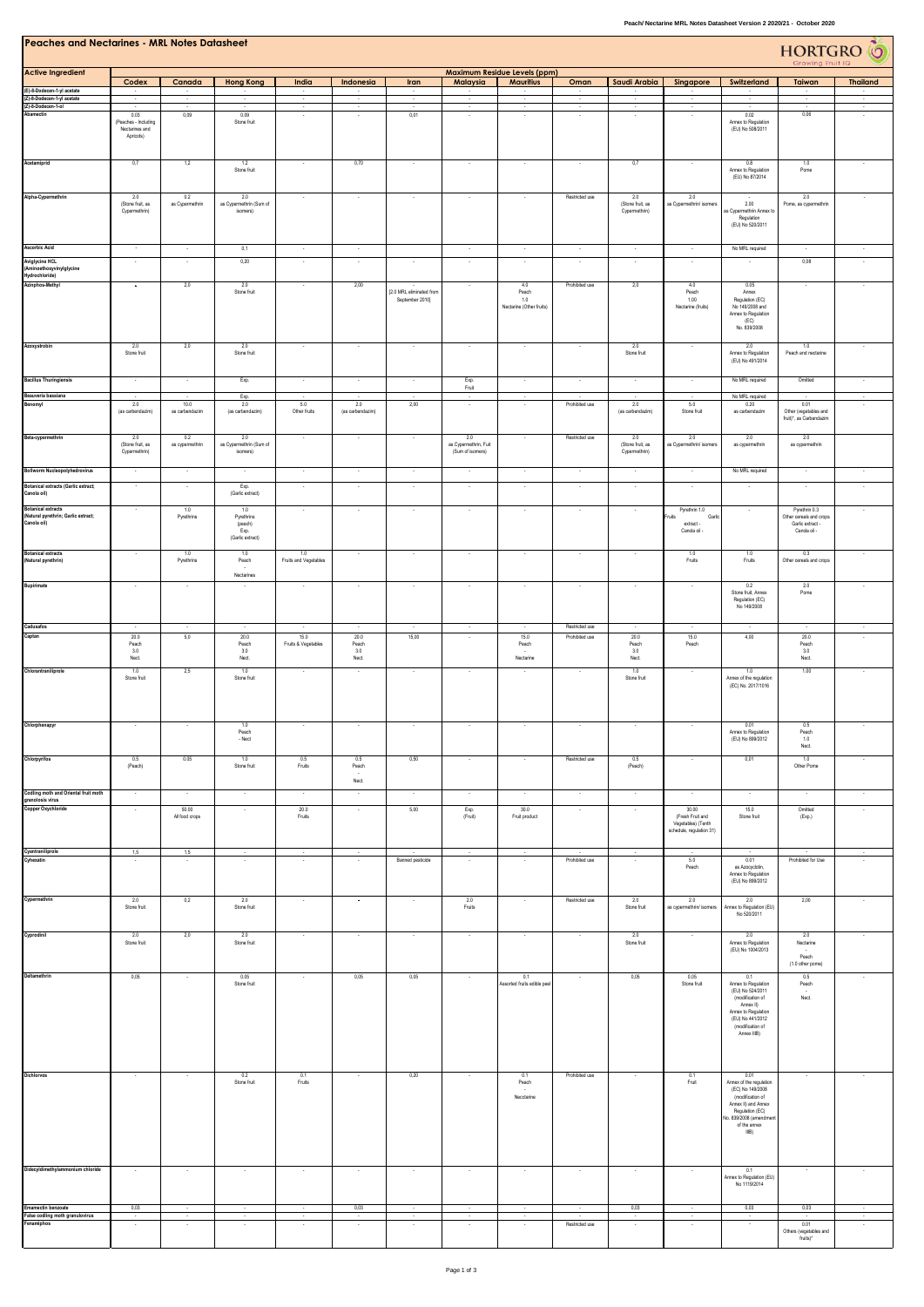| Peaches and Nectarines - MRL Notes Datasheet |  |
|----------------------------------------------|--|
|                                              |  |

| reacnes and Nectarines - MKL Notes Datasheet |                                              |                            |                                        |                                  |                                    |                          |                     |                                                         |                          |                                            |                                |                                                 | HORTGRO O<br>Growing Fruit IQ      |                          |
|----------------------------------------------|----------------------------------------------|----------------------------|----------------------------------------|----------------------------------|------------------------------------|--------------------------|---------------------|---------------------------------------------------------|--------------------------|--------------------------------------------|--------------------------------|-------------------------------------------------|------------------------------------|--------------------------|
| <b>Active Ingredient</b>                     | Codex                                        | Canada                     | <b>Hong Kong</b>                       | India                            | Indonesia                          | Iran                     | Malaysia            | <b>Maximum Residue Levels (ppm)</b><br><b>Mauritius</b> | Oman                     | Saudi Arabia                               | Singapore                      | Switzerland                                     | Taiwan                             | <b>Thailand</b>          |
| Fenazaquin                                   |                                              |                            |                                        |                                  |                                    |                          |                     |                                                         |                          |                                            |                                | $0.5\,$<br>Annex to the Regulation              | 0,50                               |                          |
|                                              |                                              |                            |                                        |                                  |                                    |                          |                     |                                                         |                          |                                            |                                | (EU) No 893/2010                                |                                    |                          |
| Fenbuconazole                                | 0.5<br>Peach                                 | 0,5                        | 0.5<br>Peach                           | ٠                                | 0.5<br>Peach                       | $\overline{\phantom{a}}$ | $\cdot$             | $\cdot$                                                 | $\cdot$                  | 0.5<br>Peach                               | $\cdot$                        | 0.5<br>Annex to Regulation                      | 0.5                                | $\cdot$                  |
|                                              | Nect.                                        |                            | Nect.                                  |                                  | Nect.                              |                          |                     |                                                         |                          | Nect.                                      |                                | (EU) No 491/2014                                |                                    |                          |
| Fenbutatin-Oxide                             | 7.0<br>Peach                                 |                            | 7.0<br>Peach                           |                                  | 7.0<br>Peach                       |                          |                     | 7.0<br>Peach                                            |                          | 7.0<br>Peach                               | 3.0<br>Peach                   | 0.05<br>Annex to Regulation                     | 2.0<br>Pome                        |                          |
|                                              | Nect.                                        |                            | Nect.                                  |                                  | Nect.                              |                          |                     | Nect.                                                   |                          | Nect.                                      |                                | (EC)<br>No 1050/2009.                           |                                    |                          |
|                                              |                                              |                            |                                        |                                  |                                    |                          |                     |                                                         |                          |                                            |                                | Amending the<br>19.12.2009                      |                                    |                          |
| Fenpyroximate                                | 0.4                                          | 2,0                        | $\sim$                                 | $\sim$                           | $\cdot$                            | 0,3                      | $\epsilon$          | $\epsilon$                                              | $\cdot$                  | $\ddot{\phantom{a}}$                       | $\ddot{\phantom{a}}$           | 0,3                                             | 0.01                               | $\sim$                   |
|                                              | Stone fruit                                  |                            |                                        |                                  |                                    |                          |                     |                                                         |                          |                                            |                                |                                                 | Others (vegetables and<br>fruits)* |                          |
| Fludioxonil                                  | 5.0<br>Stone fruit                           | 5,0                        | 10.0<br>Peach                          | ×                                |                                    | $\sim$                   | $\sim$              | $\sim$                                                  | $\overline{\phantom{a}}$ | 5.0<br>Stone fruit                         | $\sim$                         | 10.0<br>Stone fruit, Annex to                   | 5,00                               | $\sim$                   |
|                                              |                                              |                            | Nect.                                  |                                  |                                    |                          |                     |                                                         |                          |                                            |                                | Regulation<br>(EU) No 79/2014                   |                                    |                          |
| Flupyradifurone                              | 1,5                                          | 1,5                        |                                        |                                  |                                    | $\cdot$                  | ÷                   |                                                         |                          | $\cdot$                                    | $\sim$                         | 0,01                                            | 1.0<br>Peach                       |                          |
|                                              |                                              |                            |                                        |                                  |                                    |                          |                     |                                                         |                          |                                            |                                |                                                 | Nectarine                          |                          |
| Formetanate                                  |                                              | 0.02<br>Nect.              | 0,40                                   |                                  |                                    | ÷,                       |                     |                                                         |                          | ÷,                                         | $\epsilon$                     | 0.01<br>Stone fruit, Annex to                   | 0,40                               |                          |
|                                              |                                              | Peach                      |                                        |                                  |                                    |                          |                     |                                                         |                          |                                            |                                | Regulation<br>(EU) No 61/2014                   |                                    |                          |
| Furfural                                     |                                              |                            |                                        |                                  |                                    |                          |                     |                                                         |                          |                                            |                                |                                                 |                                    |                          |
| Gamma-Cyhalothrin                            | 0.5<br>(lambda-cyhalothrin,                  | (0.5 as lamda-cyhalothrin) | $0.5\,$<br>as Cyhalothrin (Sum of all  |                                  | $0.5\,$<br>as Cyhalothrin          |                          |                     |                                                         | Restricted use           | 0.5<br>ambda-cyhalothrin, peacl            |                                | (0.2 as lamda-cyhalothrin)                      | 0.4<br>Pome, as cyhalothrin        |                          |
|                                              | peach and nectarine)                         |                            | isomers)                               |                                  |                                    |                          |                     |                                                         |                          | and nectarine)                             |                                |                                                 |                                    |                          |
|                                              |                                              |                            |                                        |                                  |                                    |                          |                     |                                                         |                          |                                            |                                |                                                 |                                    |                          |
| Indoxacarb                                   |                                              |                            |                                        |                                  |                                    |                          |                     |                                                         |                          |                                            |                                |                                                 |                                    |                          |
|                                              | 1.0<br>Stone fruit                           |                            | 2.0<br>Stone fruit                     |                                  |                                    |                          |                     |                                                         |                          | 1.0<br>Stone fruit                         |                                | 1.0<br>Stone fruit, Annex to<br>Regulation      | 0.5                                |                          |
|                                              |                                              |                            |                                        |                                  |                                    |                          |                     |                                                         |                          |                                            |                                | (EU) No 737/2014                                |                                    |                          |
| Iprodione                                    | 10.0<br>(peach)                              | 10,0                       | 10.0<br>Peach                          |                                  | 10.0<br>Peach                      | $\cdot$                  | ٠                   | 10.0<br>Peach                                           |                          | 10.0<br>Peach                              | 10.0<br>Peach                  | 3.0<br>Annex to Regulation                      | 5.0<br>Pome                        |                          |
|                                              |                                              |                            | Nect.                                  |                                  | Nect.                              |                          |                     | Nect.                                                   |                          | Nect.                                      |                                | (EC) No 149/2008                                |                                    |                          |
| Lambda-Cyhalothrin                           | 0.5                                          | 0,50                       | 0.5                                    | $\sim$                           | 0.5                                | $\cdot$                  | $\cdot$             | $\overline{\phantom{a}}$                                | Restricted use           | 0.5                                        | $\cdot$                        | 0,20                                            | 0.4                                | $\cdot$                  |
|                                              | (lambda-cyhalothrin,<br>peach and nectarine) |                            | as Cyhalothrin (Sum of all<br>isomers) |                                  | As lambda-cyhalothrin              |                          |                     |                                                         |                          | ambda-cyhalothrin, peach<br>and nectarine) |                                |                                                 | Pome, as cyhalothrin               |                          |
|                                              |                                              |                            |                                        |                                  |                                    |                          |                     |                                                         |                          |                                            |                                | 2.00                                            |                                    |                          |
| Mancozeb                                     | 7.0<br>(stone fruit)<br>(dithiocarbs.)       |                            | 7.0<br>(Stone fruit) (dithiocarbs.)    | 3.0<br>Other fruits, Dithiocarbs |                                    | $\sim$                   | ÷.                  |                                                         | Prohibited use           | 7.0<br>stone fruit) (dithiocarbs.)         | 3.00<br>Peach<br>(Diffriocarb) | Stone fruit, as Dithiocarb                      | 2.5<br>Pome                        |                          |
| Maneb                                        | 7.0                                          |                            | 7.0                                    | 3.0                              |                                    | ÷,                       |                     |                                                         | Prohibited use           | 7.0                                        | 3.00                           | 2.00                                            | 2.5                                |                          |
|                                              | (stone) (dithiocarbs.)                       |                            | (Stone fruit) (dithiocarbs.)           | Other fruits, Dithiocarbs        |                                    |                          |                     |                                                         |                          | stone fruit) (dithiocarbs.)                | Pearh<br>(Dithiocarb)          | Stone fruit, as Dithiocarbs                     | Pome                               |                          |
| Mefenoxam (Metalaxyl-M)                      |                                              | 1.0<br>as Metalaxyl        | 0.2<br>as Metalaxyl, Peach             |                                  | $\sim$                             | $\sim$                   | $\sim$              | $\sim$                                                  | $\sim$                   |                                            |                                | 0.05<br>Stone fruit, Annex to                   | 0.2<br>Pome                        |                          |
|                                              |                                              |                            | Nect.                                  |                                  |                                    |                          |                     |                                                         |                          |                                            |                                | Regulation<br>(EU) No 36/2014                   |                                    |                          |
| Mercaptothion (Malathion)                    |                                              | 6,0                        | 6.0<br>Stone fruit                     | 4.0<br>Fruits                    |                                    | 8,0                      |                     | 6.0<br>Peach                                            |                          |                                            | 6.0<br>Peach                   | 0.02<br>Annex to Regulation                     | 0.01<br>Others (vegetables and     |                          |
|                                              |                                              |                            |                                        |                                  |                                    |                          |                     | Nectarines                                              |                          |                                            |                                | (EU) No 270/2012                                | fruits)*                           |                          |
| Methamidophos                                |                                              |                            |                                        |                                  |                                    |                          |                     |                                                         |                          |                                            |                                |                                                 |                                    |                          |
|                                              | $\sim$                                       |                            | 1.0<br>Peach                           | $\sim$                           |                                    | Banned pesticide         | $\sim$              | $\overline{\phantom{a}}$                                | Prohibited use           |                                            | 1.0<br>Peach                   | 0.01<br>Annex to Regulation<br>(EU) No 899/2012 | 0.5<br>Pome                        | $\overline{\phantom{a}}$ |
| Methidathion                                 |                                              |                            | Nect.                                  |                                  |                                    |                          |                     |                                                         |                          |                                            |                                |                                                 |                                    |                          |
|                                              | 0.2<br>Nect.                                 | 0,20                       | 0.05<br>Stone fruit<br>$0.2\,$         |                                  | 0.2<br>Nect.                       | Banned pesticide         |                     | 0,2                                                     | Prohibited use           | 0.2<br>Nect.                               | 0,2                            | 0.02<br>Stone fruit, Annex to<br>Regulation     | $\cdot$                            |                          |
|                                              | Peach                                        |                            | Nect.                                  |                                  | Peach                              |                          |                     |                                                         |                          | Peach                                      |                                | (EU) No 310/2011                                |                                    |                          |
| Methomyl                                     | 0,2                                          | (Draft MRL 0.01)           | 0,2                                    |                                  | 0,2                                |                          |                     |                                                         | Restricted use           | 0,2                                        | 5,0                            | 0.02<br>Annex to Regulation                     | 0.5<br>Pome                        |                          |
|                                              |                                              |                            |                                        |                                  |                                    |                          |                     |                                                         |                          |                                            |                                | (EU) No 459/2010                                |                                    |                          |
| Methoxyfenocide                              | 2.0<br>Stone fruits                          | 6,0                        | 2.0<br>Stone fruit                     | $\cdot$                          | $\sim$                             | $\sim$                   | $\sim$              | $\sim$                                                  | $\cdot$                  | 2.0<br>Stone fruits                        | $\cdot$                        | 2.0<br>Annex of the regulation                  | 2,00                               | $\sim$                   |
|                                              |                                              |                            |                                        |                                  |                                    |                          |                     |                                                         |                          |                                            |                                | (EU) No 491/2014                                |                                    |                          |
| Methyl eugenol<br>Metiram                    | 7.0                                          | $\sim$                     | 7.0                                    | 3.0                              | $\cdot$<br>$\sim$                  | $\sim$<br>$\sim$         | $\sim$<br>$\sim$    | $\sim$<br>$\sim$                                        | $\cdot$<br>$\sim$        | 7.0                                        | 3.00                           | 2.00                                            | 2.5                                | $\bullet$<br>$\sim$      |
|                                              | (stone fruit)<br>(dithiocarbs.)              |                            | (Stone fruit) (dithiocarbs.)           | Other fruits, Dithiocarbs.       |                                    |                          |                     |                                                         |                          | (stone fruit) (dithiocarbs.)               | Peach<br>(Dithiocarb)          | Stone fruit, as Dithiocarbs                     | Pome                               |                          |
| Mineral Oil                                  | $\sim$                                       | $\sim$                     | Exp.                                   | $\cdot$                          | $\cdot$                            | $\cdot$                  | Exp.<br>Fruit       | $\epsilon$                                              | $\sim$                   | $\sim$                                     | $\sim$                         |                                                 | $\cdot$                            | $\sim$                   |
| Non-ionic surfactant<br>Novaluron            | $\sim$<br>7.0                                | $\sim$<br>1,9              | $\sim$<br>7,0                          | $\sim$<br>$\cdot$                | $\sim$<br>$\overline{\phantom{a}}$ | $\sim$<br>$\cdot$        | $\sim$<br>$\lambda$ | $\sim$<br>$\cdot$                                       | $\sim$<br>$\cdot$        | $\sim$<br>7.0                              | $\sim$<br>$\cdot$              | 2,00                                            | $\sim$<br>2,00                     | $\sim$<br>$\sim$         |
|                                              | Stone fruit                                  |                            |                                        | $\sim$                           | $\cdot$                            | $\sim$                   | $\sim$              | $\epsilon$                                              |                          | Stone fruit                                | $\cdot$                        | No MRL required                                 |                                    | $\sim$                   |
| Orange Oil<br>Oxamyl                         | $\sim$                                       | $\sim$                     | $\sim$                                 | $\sim$                           | $\sim$                             | $\sim$                   | $\sim$              | $\sim$                                                  | Restricted use           | $\sim$                                     | $\sim$                         | 0.01<br>Stone fruits, Annex to                  | 0.01<br>Others (vegetables and     | $\sim$                   |
|                                              |                                              |                            |                                        |                                  |                                    |                          |                     |                                                         |                          |                                            |                                | Regulation<br>(EU) No 61/2014                   | fruits)*                           |                          |
| Paclobutrazol                                | $\sim$                                       | $\sim$                     | $\sim$                                 | $\sim$                           | $\sim$                             | $\epsilon$               | $\sim$              | $\sim$                                                  | $\sim$                   | $\sim$                                     | $\sim$                         | 0.5                                             | 0.01                               | $\sim$                   |
|                                              |                                              |                            |                                        |                                  |                                    |                          |                     |                                                         |                          |                                            |                                | Annex to Regulation<br>(EC) No 149/2008         | Others (vegetables and<br>fruits)* |                          |
| Pirimicarb                                   | 3.0                                          | $\sim$                     | 3.0                                    | $\sim$                           | $\sim$                             | 3,0                      | $\sim$              | 0,5                                                     | $\sim$                   | 3.0                                        | 0,5                            | 1,30                                            | 3.0                                | $\sim$                   |
|                                              | Stone fruit                                  |                            | Stone fruit                            |                                  |                                    |                          |                     |                                                         |                          | Stone fruit                                |                                |                                                 |                                    |                          |
| Prochloraz                                   | $\sim$                                       | $\sim$                     | $\sim$                                 | $\sim$                           | $\sim$                             | $\sim$                   | $\sim$              | $\sim$                                                  | $\sim$                   | $\sim$                                     | 1.0<br>Stone fruit             | 0.2<br>Stone fruit                              | 1.0<br>Pome                        | $\sim$                   |
| Propargite                                   | 4.0<br>Stone fruit                           | 7,0                        | 4.0<br>Stone fruit                     | $\sim$                           | $\sim$                             | 2,0                      | $\sim$              | $\sim$                                                  | Prohibited use           | 4.0<br>Stone fruit                         | 7,0                            | 1.5<br>Stone fruit                              | Peach - 4.0<br>Nect. - 3.0         | $\sim$                   |
|                                              |                                              |                            |                                        |                                  |                                    |                          |                     |                                                         |                          |                                            |                                |                                                 |                                    |                          |
| Propiconazole                                | 5.0<br>Peach                                 | 4,0                        | 2.0<br>Stone fruit                     | $\sim$                           | $\sim$                             | Banned pesticide         | $\sim$              | ×                                                       | $\sim$                   | $\epsilon$                                 | $\sim$                         | 5.0<br>Annex to Regulation                      | 1.0<br>Pome                        | $\alpha$                 |
|                                              | Nectarines                                   |                            |                                        |                                  |                                    |                          |                     |                                                         |                          |                                            |                                | (EU) No 500/2013<br>(Amendment<br>Annex II)     |                                    |                          |
|                                              |                                              |                            |                                        |                                  |                                    |                          |                     |                                                         |                          |                                            |                                | Annex to Regulation<br>(EU) No 524/2011         |                                    |                          |
|                                              |                                              |                            |                                        |                                  |                                    |                          |                     |                                                         |                          |                                            |                                | (Amendment<br>Annex IIIB)                       |                                    |                          |
|                                              |                                              |                            |                                        |                                  |                                    |                          |                     |                                                         |                          |                                            |                                |                                                 |                                    |                          |
| Prothiofos                                   | $\sim$                                       | ×                          | $\lambda$                              | $\sim$                           | $\sim$                             | $\sim$                   | $\sim$              | $\epsilon$                                              | $\epsilon$               | $\epsilon$                                 | $\cdot$                        | $\sim$                                          | $\sim$                             | ×.                       |
| Pymetrozine                                  | $\sim$                                       | $\sim$                     |                                        | $\sim$                           | $\sim$                             | 0,5                      | $\sim$              | $\epsilon$                                              | $\sim$                   | $\sim$                                     | $\sim$                         | 0.05<br>Annex to Regulation                     | 0.01<br>Others (vegetables and     | $\alpha$                 |
|                                              |                                              |                            |                                        |                                  |                                    |                          |                     |                                                         |                          |                                            |                                | (EU) No 524/2011                                | fruits)*                           |                          |
| Pyrimethanil                                 | 4,0                                          | 10,0                       | 4,0                                    |                                  | 4,0                                |                          |                     |                                                         |                          | 4,0                                        |                                | 10.0                                            | 4,00                               |                          |
|                                              |                                              |                            |                                        |                                  |                                    |                          |                     |                                                         |                          |                                            |                                | Fruit, Annex to Regulation<br>(EU) No 87/2014   |                                    |                          |

**Soybean oil** - - - - - - - - - - - - - -